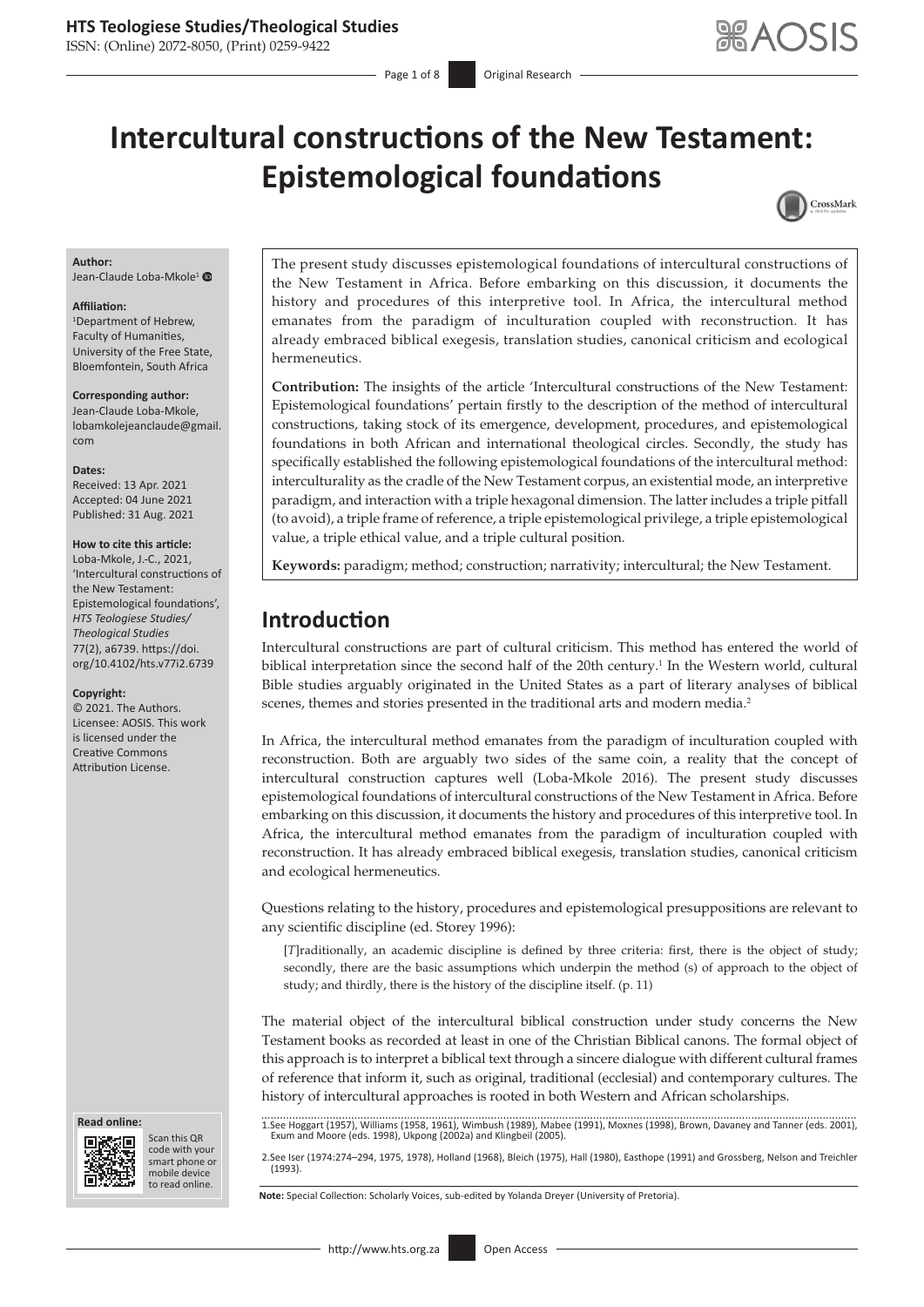The present study discusses epistemological foundations of intercultural constructions of the New Testament in Africa. However, before embarking on epistemological discussion, it documents the history and procedures of the method concerned. Arguably, the consolidation of a method goes hand in hand with its history, procedures and epistemological fundamentals.

# **Mapping the intercultural biblical hermeneutics**

In the Western scholarship, intercultural approaches to the New Testament texts are multidimensional, including cultural criticism (Segovia 1995a:68–70, 1995b:303–330; Moore 1992:1–22), history of interpretation ('Auslegungsgeschichte'), reception history ('Receptionsgeschichte'), history of impact ('Wirkungsgeschichte') (Dunn 2003; Luz 2007), historical construction (Schnelle 2005) or a biculturalism (Ehrensperger 2015). In addition, translation studies have also embraced intercultural approach (Bassnett 1998a:72–85, 1998b:57–75; Bassnett & Lefevere 1990, 1998; Faiq 2004:36).

In Africa, the intercultural method connects with the inculturation. Nevertheless, this interpretive tool incorporates several established methods, such as narrative criticism, historical-critical methods and others. The term biblical inculturation hermeneutics in African contexts is associated with Ukpong (1996). This method continues to spread under various names: intercultural exegesis, intercultural mediation, intercultural criticism, intercultural construction, intercultural narrative or intercultural ecojustice hermeneutics. Thus, the terms inculturation and intercultural can be interchangeable. Still, intercultural approaches are a methodological expansion and an epistemological reconfiguration of the inculturation paradigm. The focus of the inculturation method has been the incarnation of the Gospel into the culture and the evangelisation of the culture. In contrast, the intercultural approach deepens this transformative encounter through a continuous, sincere and constructive dialogue between three frames of reference, involving an original biblical culture, a church culture and a targeted contemporary culture.

Most of its protagonists are African Catholic exegetes. The latter is a significant pillar of the Kinshasa school of thought that goes back to the 1950s (cf. eds. Bujo & Ilunga 2003, 2006, 2013) but is still ill-represented in Anglophone Africa scholarship. Thus, the terms inculturation and intercultural can be interchangeable. Still, intercultural approaches are a methodological expansion and an epistemological reconfiguration of the inculturation paradigm. Most importantly, the intercultural interpreter recognises and respects the unique and irreplaceable epistemological privileges of each culture involved.

The word culture is understood as a totality of human experience lived in a determined spatial–temporal setting (Loba-Mkole 2011b:6; Pénoukou 1991:45). Culture in its

unity and diversity is the determining factor for the naming and shaping of this method. For example, the present intercultural construction is an interpretation that derives from two interpretative paradigms that are relatively popular in Africa, namely inculturation and (re) construction. Considering the literal and metaphorical meaning of the term construction (Deist 2000; Shanor 1988:461–471), what I call 'intercultural construction' uses elements from different cultures to build a new culture (Loba-Mkole 2016:100–119, 2019b:156–180; Schnelle 2005:29). It can apply to sacred or non-sacred texts. An intercultural biblical construction is based on three frames of reference: original biblical cultures, ecclesial cultures and target contemporary cultures (Loba-Mkole 2005a, b:291–326, 2010:125, 2012:37, 2016:254, 2019a, 2019b:170–174).

The intercultural construction method resembles other contextual methods such as 'Reading With' approach (West 1995, 1999). However, the latter positions itself as a liberation hermeneutics. Nevertheless, West (2014) has also shifted to intercultural hermeneutics of liberation in which intercultural dialogue is a key component (see already De Wit 2004a, b; De Wit 2012). Still, West – like many other proponents of the intercultural approach – does not include a Church culture as a constituent of dialogue. Interestingly, both West and De Wit count amongst the scholars who have applied this method to the Old Testament texts.

I am from the Indrǔ (Ngiti) tribe of the Holy Family Catholic Parish of Gety, founded by the Missionaries of Africa (White Fathers) in 1935 in the Catholic Diocese of Bunia, Ituri Province, DR Congo. I first encountered the concept of inculturation in the 1970s when my Parish started creating awareness about the pastoral directives of the sixth Episcopal Conference of DR Congo, which took place in 1961 and included an emphasis on Small Christian Communities as a form of an 'inculturated' Church. The Council of Vatican II enforced these pastoral directives in 1965, whilst Bimwenyi Kweshi provided theological foundations to them in 1981. Besides, the inculturation paradigm has already embraced biblical exegesis, translation studies, canonical criticism and ecological hermeneutics. The first New Testament in Ndrŭna (Ngiti) language, an apex of inculturation or intercultural exercise amongst the Indrǔ people, was published in 2015.

Some critics could point to the interdisciplinary nature of intercultural construction as its weakness, as Sparks (1997:24) puts it: 'a veritable rag-bag of ideas, methods and concerns … lumped together under the convenient label of cultural studies'. However, biblical interpretation implies 'the total cultural system of relevant literature and inter-cultural communication' (Deist 2000), as well as an openness to the infinity, a multiform dialogue with the other (Betancourt-Fornet 2011:153; Ndala-Kabemba 2013:62).

In short, intercultural biblical hermeneutics is growing in the West and Africa because of cultural studies or pastoral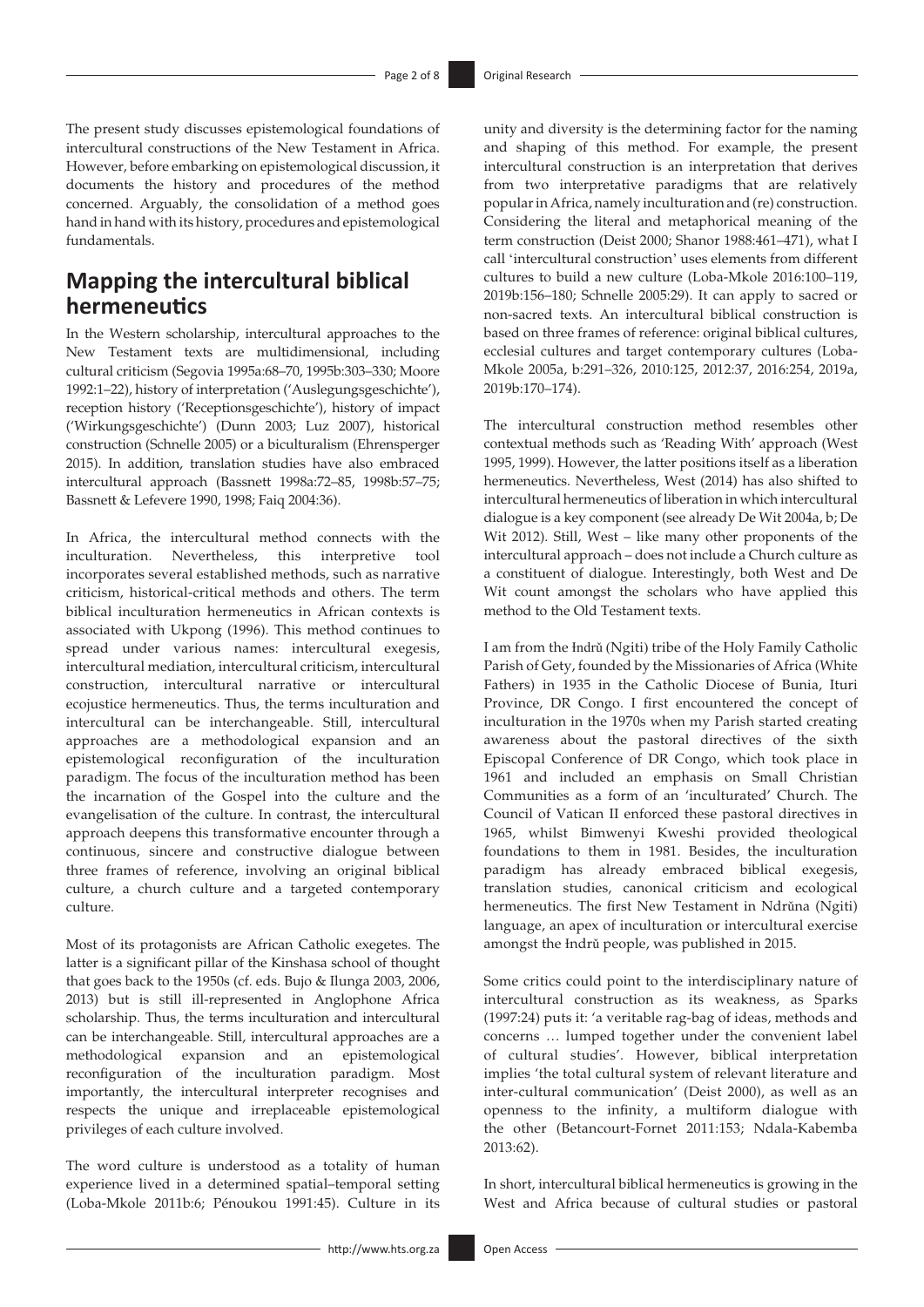directives. It is interdisciplinary by its very nature, and it is open to carrying on the multifaced, cultural dialogues that religious discourses imply. The following section documents the history and procedures of intercultural constructions of the New Testament in Africa.

## **History and procedures of intercultural constructions of the New Testament in Africa**

The ultimate origins of intercultural biblical or religious hermeneutics in Africa do not coincide with the Western missionaries' arrival or the emergence of post-colonial inculturation theology. Instead, they relate to the advent of the Word of God through ancestral religions (see Batuafe-Ngole 2020; Bimwenyi 1981, 1998; Kabasele-Lumbala 1993; Luka 2008, 2010; Ngindu-Mushete 1989; Ngalula-Tshianda 2020). It is the same Gospel or Word of God, which Jesus-Christ, the incarnated, crucified and risen Son of God, did not come to destroy but to fulfil (cf. Mt 5:17), and through faith in him, all people of different races and tribes are re-established as sons and daughters of God (Gl 3:26.20).

Egypt and Kush (Ethiopia-Sudan) would be amongst the first African territories where the same God, יהוה in Hebrew or Kàgàwà in Ndrǔna (Ngiti) , a Sudanic language of DR Congo (Kutsch 1993), had revealed himself to the descendants of Adam and Eve long before the stories recorded in the Bible (cf. Gn 4:26; 10:1–32, Ex 3:1–22, Luka 2008:5, 2010:21). Linguistic studies indicate that extent Sudanic languages represent the proto-language from which stems the ancient Egyptian language, including the Hebrew divine name יהוה (cf. Obenga 1993:373; Luka 2008:5, 2010:21). Although specific notions of the divine being may differ from one faith community to another (see Han & Beyers 2017:5–29), God is one (Dt 6:4, Mk 12:29, Gl 3:20). He or she is the same whom the Jews address as Elohim or Yahweh, whilst the Indrǔ (Ngiti) from either Christian or traditional faith refers to him or her as Kàgàwà, which is the only proper name for God.

Any religious discourse is theo-anthropic (Bimwenyi 1981), that is an inter-relational narrative that involves the communication between God and human beings since the creation (Gn 1:1–2.25). In other words, any religious discourse is an intercultural narrative featuring an exchange between divine culture and human cultures. The divine–human interaction is often mediated by individuals such as priests, prophets and kings or by an entire community confessing their faith or performing spiritual rituals and related activities within their cultural framework.

For example, in Ndrŭna (Ngiti) language, the confession of faith like 'Yěsù (Yěsùwa) nɨ́ Kàgàwà t'Ídhùnà' (literally Jesus (Yeshuah) is the Son of יהוה, cf. Mk 1:1; 14:62) becomes possible, intelligible, relevant and salvific through a sincere constructive dialogue between biblical, ecclesial and ndrǔnaphone cultures. The same and unique God had revealed herself or himself to the Indrŭ (Ngiti) people as

Kàgàwà and allowed them at the appointed time to recognise and confess Jesus as His Son. Another vital element for the Christian faith confession is the Church mediation. Without a Church mediation, the Christian and salvific confession of Jesus as Son of God in Ndrǔna language ('Yěsù [Yěsùwa] nɨ́ Kàgàwà t'Ídhùnà') will neither be possible or intelligible, nor will it be conceivable without the Ndrŭna religious system.

In Africa, intercultural hermeneutics applied to New Testament texts with consequent literary analyses originates from Justin Ukpong. The latter claims to have coined the phrase 'inculturation biblical hermeneutics' whilst studying the parable of the wise steward (Lk 16:1–13). He sees this approach as an application of the paradigm of inculturation to biblical interpretation. He combines popular African readings with historical-critical methods to interpret the biblical texts (Ukpong 1996:192). Thus, the ordinary readers are positioned as subjects of interpretation and not simply fields of application (Ukpong 1995, 2001, 2002a, 2002b, 2003, 2012; see also Tshehla 2015). However, the ordinary readers remain mere informants for the professional exegetes. Yet, they are ordinary exegetes who form part of 'sensus fidelium' (meaning by the faithful) and whose views complement those of the scholars. The *Catechism of the Catholic Church* (# 92) defines the sensus fidelium as:

[*T*]he supernatural appreciation of faith on the part of the whole people, when from the bishops to the last of the faithful, they manifest a universal consent in matters of faith and morals.

Two years following Ukpong (1996), Jean-Bosco Matand uses the same method without being aware of the previous similar publication. He interprets the story of the Council of Jerusalem (Ac 15:1–35 and Gl 2:11–14), by using the hermeneutics of inculturation that integrates historicalcritical and literary analyses (Matand 1998). However, he uses the target context as a field of application for the results of historical-critical exegesis. Matand's intercultural approach follows mainly three stages: contextualisation, decontextualisation and recontextualisation.3 This approach risks stripping the interlocutors of the target context of their rights of being interpretive subjects to become fields of application.

Marie-Paul Buetubela-Balembo prefers the expression 'biblical approach to inculturation' and applies it to the evangelical tradition of which the sayings and deeds of Jesus constitute the central object. In the relationship between the gospel and culture, Buetubela-Balembo (1998:140) sees in 'Jesus Christ himself the main subject or author of inculturation, for he is the Word proclaimed by the evangelizer and the Word welcomed by the culture of the believer'. Furthermore, he considers translation as an intercultural process. He emphasises the transcendent character of the gospel concerning both the culture of origin and the target culture (Buetubela-Balembo 1998:141). Buetubela and Matand apply the results of literary analyses to target contexts without having listened to them beforehand.

3.See Matand (1998:143–167, 2002:73–84, 2005:35–49, 2010a:110–122, 2010b: 171–187).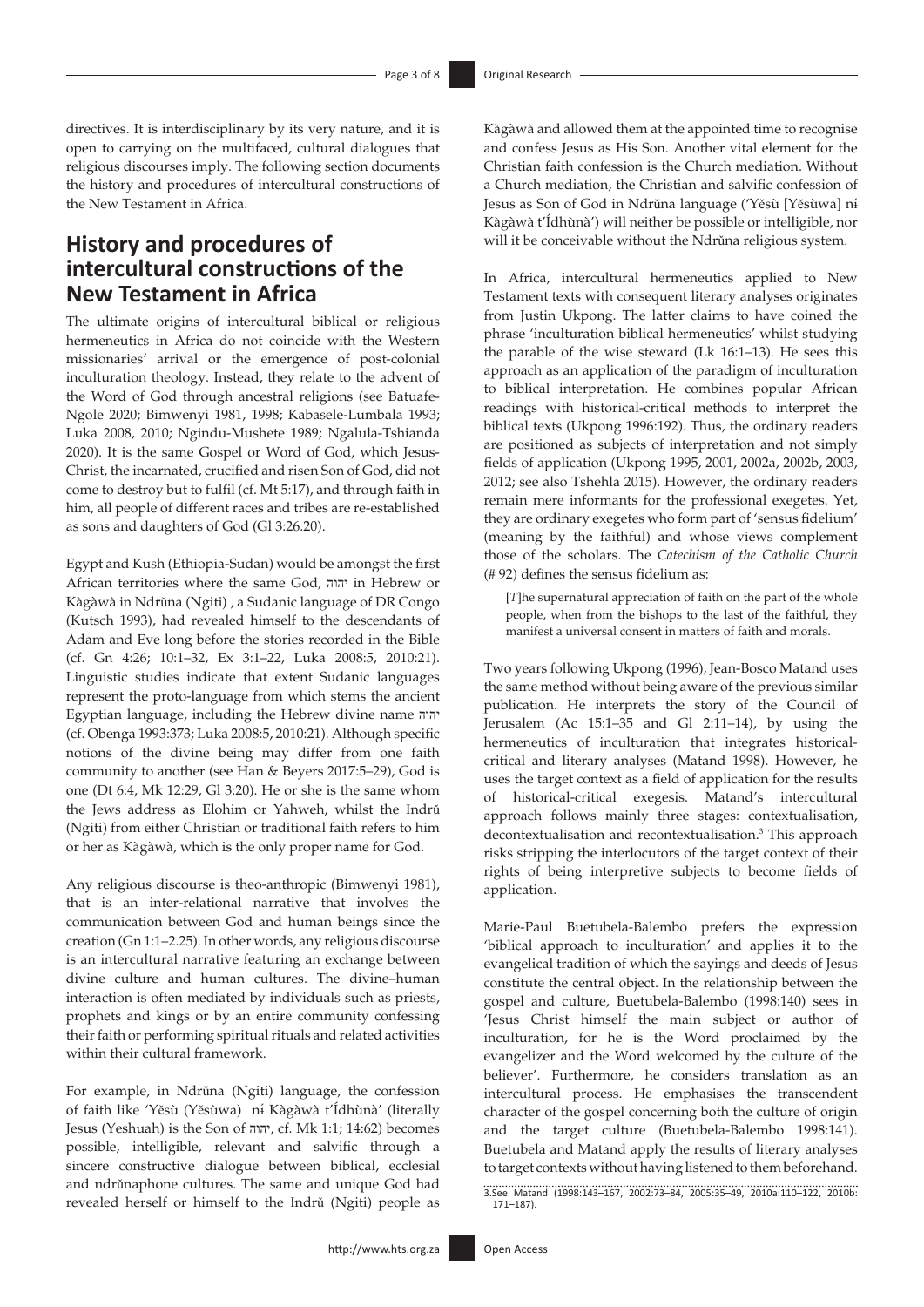A new terminology emerged with Antoine Ndayango Cilumba Cimbumba in his study of the dialogue between Jesus and Nicodemus (Jn 2:23–3:36). He uses the term 'intercultural hermeneutics' or 'intercultural exegeses' and considers them synonymous and interchangeable with biblical hermeneutics of inculturation. In addition, Ndayango borrows epistemological foundations of intercultural hermeneutics from Hans-Georg Gadamer and Paul Ricoeur regarding pre-comprehension, fusion of horizons and appropriation of the text. For the two philosophers and Ndayango, 'the interpreter or the reader constitutes a pillar for understanding an event' (Ndayango 2001:12, 2003:45–62). Nonetheless, Ndayango's intercultural exegesis combines the study of literary structure and the traditional and redactional criticisms of John 2:23–3:36 before applying the results to the Congolese context, which then becomes a field of application for his exegesis.

Chris Ukachukwu Manus (2003a; see also 2003b) applies intercultural methods and procedures to several New Testament texts by combining historical, literary and social methods in a single book. He distinguishes between intercultural folkloric approach and intercultural hermeneutics. The procedures of intercultural folkloric approach include: establishing the text and its original context of the biblical text, analysing this text, presenting characters in it, showing conflicting data in text and identifying the symbolism present in the text and their equivalents in the target culture. The procedures of intercultural hermeneutics involve the following: choosing a biblical text, a brief presentation of the problem, justification of intercultural hermeneutics, analysis of the context of the current performer, analysis of the socio-historical context of the biblical story, exegetical analysis of text, interpretation of the text, contextualisation, conclusion, notes and references.

The author of this study has devoted several studies to intercultural hermeneutics. He refers to the same method with different synonyms such as intercultural exegesis, intercultural mediation, intercultural construction, intercultural criticism, intercultural narrative criticism or intercultural ecojustice hermeneutics. He has so far applied it in three areas that are distinct but interconnected: biblical exegesis (the New Testament), $4$  translation criticism $5$  and canonical criticism.6

For intercultural biblical exegesis and intercultural canonical criticism, the author has used historical, literary, social, narrative and ecojustice hermeneutics, whilst his intercultural translation study essentially incorporates the theory of functional equivalence (Nida 1982; Nida & Taber 1969; cf. Loba-Mkole 2019b). He defines intercultural construction as a combination of inculturation and construction perspectives

6.Cf. Loba-Mkole (2016:240–261, 2019b:156–180); see Manus (2003b:659–669).

(Loba-Mkole 2016:254), involving three frames of reference (a contemporary culture, a past church culture and an original biblical culture):

- 1. The contemporary culture includes a self-presentation of the interpreter and a literature review highlighting mainstream and alternative interpretations.
- 2. The church culture frame displays the mainstream interpretations of a chosen church and alternative interpretations from other churches.
- 3. The reference frame of the original biblical culture undertakes a literary analysis of a selected main text and that of a parallel text, by using their original languages.

The conclusion of an intercultural construction may summarise the points of similarity and dissimilarity between an original biblical culture, an ecclesial culture and a contemporary culture, as well as providing a way forward for the target culture, indicating the epistemological and ethical values of suggestions made (cf. Loba-Mkole 2013a, 2016, 2019a, 2020a).

Elizabeth Mburu (2019) offers a four-legged stool model of an intercultural biblical hermeneutics in Africa and applies it to the Old Testament and New Testament texts. The four legs feature the parallels to African contexts, theological context, literary context and historical and cultural contexts, whilst the stool's seat corresponds to the application (Mburu 2019:65–89). Thus, the four legs may represent two components: the African contexts and the biblical texts understood in their theological, literary, historical and cultural contexts.

Elie Sikamosi-Nzoloko (2019) uses an intercultural exegesis that combines narrative analysis and translation criticism of the Gospel of John (4:1–42). His intercultural model includes mainly an original biblical culture (Johannine narrative of the Samaritan Woman) and Lingala Bible Translations, including the New Lingala Bible Translation (Sikamosi-Nzoloko 2019:14–22).

In summary, the history and procedures of the method of intercultural constructions in Africa are palpable. This method started with the immemorial period that witnessed the communication between God and ancestors, as recorded in religious discourses. The latter may account even for a confession of Christian faith like the one in Ndrǔna (Ngiti) language: Yěsù (Yěsùwa) nɨ́ Kàgàwà t'Ídhùnà' (literally Jesus [Yeshuah] is the Son of יהוה, cf. Mk 1:1; 14:62). Ukpong and Matand have each independently formulated and applied inculturation hermeneutics as a method of analysis and interpretation of biblical texts, especially those of the New Testament. However, Ndayango calls this method intercultural exegesis and presents its epistemological foundations in the line of Gadamer and Ricoeur. This intercultural exegesis integrates literary structure, tradition and redaction criticisms. Buetubela Balembo's contribution has made a clear distinction between the gospel and the culture, including the translation as part of the biblical inculturation hermeneutics. He proceeds

<sup>4.</sup>Cf. Loba-Mkole (2000a:1119–1145, 2000b:557–566, 2002:61–77, 2006:51–70, 2007a:39–68, 2007b:141–59, 2008:20–36, 2010:115–132, 2011:1–11, 2012, 2013:1–8, 2014a:112–134, 2014b, 2019a:1–8, 2020a:89–116, 2020b:281–305).

<sup>5.</sup>Cf. Loba-Mkole (2004:37–58, 2008b, 2009a:76–115, 2009b:25–43, 2011:74–84, 2013a:96–119, 2013b:508–522, 2020b, 2020c: forthcoming).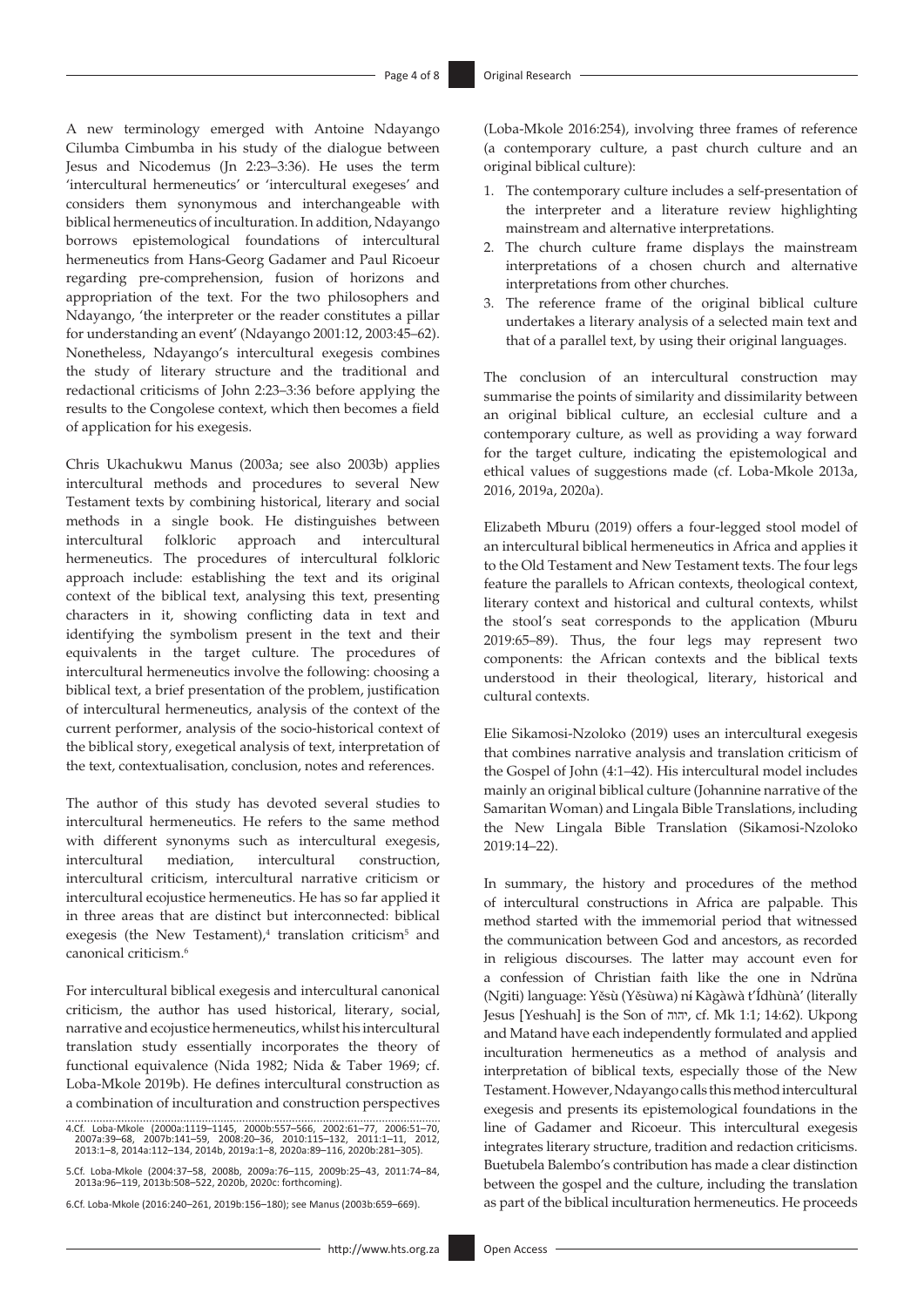in three stages: the analysis of the vocabulary of the chosen text, its interpretation and its application to a context (cf. Batuafe-Ngole 2020; Kabasele-Mukenge 2010; LeMarquand 2000:680–681). Manus's contribution has made intercultural biblical hermeneutics a unifying paradigm of different stages encompassing several historical-critical, literary and folkloric interpretive methods.

Moreover, Manus includes other paradigms such as liberation, (re) construction and even post-colonialism in intercultural exegesis. My contribution consists of a threedimensional intercultural dialogue (original biblical cultures, ecclesial cultures and contemporary cultures), applied to a three-fold domain (biblical exegesis, translation and canon). Mburu's intercultural method integrates four stages: African contexts, theological context, literary context and historical and cultural contexts, followed by application. Sikamosi-Nzoloko's intercultural model involves narrative criticism and translation criticism.

## **Epistemological foundations of intercultural construction**

An epistemological task refers to the intellectual and practical efforts that must lead to knowledge production (Aarde 1994:584). For the present model of intercultural construction, the rays of knowledge horizon assemble at the intersection of original biblical cultures, ecclesial cultures and contemporary target cultures. However, the journey of truth discovery must continue from that intersection of knowledge empowerment on the road that leads to the future, where resides the totality of the truth that illuminates the past, the present and the future itself. The epistemological foundations of my intercultural model include the following: interculturality as the cradle of the New Testament corpus, an existential mode, an interpretive paradigm and interaction with a triple hexagonal dimension of the truth.

### **Interculturality as the cradle of the New Testament corpus**

The corpus of the New Testament is a product of intercultural interactions. It is a set of texts constructed (translated) from the Semitic languages or realities in the Greek language. In addition, these texts represent a reconstitution from different manuscripts or witnesses against the background of Jewish, Greek, Roman or other cultures (Betz 2001:5–8; Ehrensperger 2015:5–7).

The kerygma of the crucified and risen Christ that the New Testament or Biblical authors announce in their ways targets the Jewish cultures and others. One gospel has preserved eloquent testimony to this in connection with the motif of the crucifixion of Jesus, which has been worded in three languages, including Hebrew, Latin and Greek (see Jn 19:19–20).

The author of John 11:19–20 suggests that the addressees form an intercultural entity made up of people who can read

a text in Hebrew, Greek or Latin. Indeed, he claims that many of the Jews read this motif of condemnation because of the closeness of the place of crucifixion of Jesus to the city and because of a trilingual labelling. This fact indicates that the Jewish people of Jesus' time had at least a triple intercultural framework which, moreover, is explained by the migratory movements of this people and those of its neighbours, suggesting a wider target audience (Keener 2013:1137). In some places, John portrays the Jews by using both positive and negative language. In social science terms, this description would serve to establish 'clear boundaries that create identity and solidarity within the community of believers' (Ehrensperger 2015:1; Holladay 2017:321). If Hebrew-, Greek- and Latin-speaking Christians were part of the community of believers to which the Gospel of John is addressed, this community would certainly be of intercultural obedience or one interested in inter-ecclesial dialogue (Standaert 2020:8).

The episode from Acts 2:7–11 emphatically portrays an intercultural context in which the Church was born on the day of Pentecost. Jews in the Diaspora or others could decipher in their languages what the Galilean disciples say in their dialect. These people would represent 12 geographic regions: Persia, Babylonia, Cappadocia, Armenia, Asia, Greece and Ionia, Libya and Cyrene, Italy, Cilicia and Crete, Egypt and finally the Red Sea and India. They were probably associated with the following 12 astrological signs: Aries, Taurus, Gemini, Cancer, Leo, Virgo, Libra, Scorpio, Sagittarius, Capricorn, Aquarius and Pisces (Holladay 2016:97–98). Symbolically, the 12 apostles might have been addressing all the cultures of the world, represented by 12 geographic regions of that time.

The intercultural character of the New Testament or Biblical texts is thus constitutive of these texts as texts translated or produced by and for intercultural communities.

### **Interculturality as an existential mode**

Interculturality is an existential mode, a way of being, thinking and acting. Philosophical anthropology generally regards the human person as a being of lacks and desires. Wolfhart Pannenberg asserts that this intuition attributed to Johan Gottfried Herder has never been exceeded (Herder 1967:107– 108; Pannenberg 1985:43). Because of these gaps, voids, lacks, needs or desires, the human being immediately appears foreign to himself or herself (Nietzsche 1887:209). However, this does not inevitably reduce the human person to a completely static being. Instead, it is a springboard that allows human persons to project themselves into the future, choose themselves or collaborate responsibly in their future as relational beings. Karl Jaspers speaks of total existential communication or communication without frontiers (Jaspers 1948, 1949:38). However, the extent of human freedom and truth is measured by that of the others. 'I can only be free to the extent that the others are free' (Jaspers 1949:196). According to Senghor (1967), Negro-African thought views the human person and what surrounds him or her as complementary beings or forces: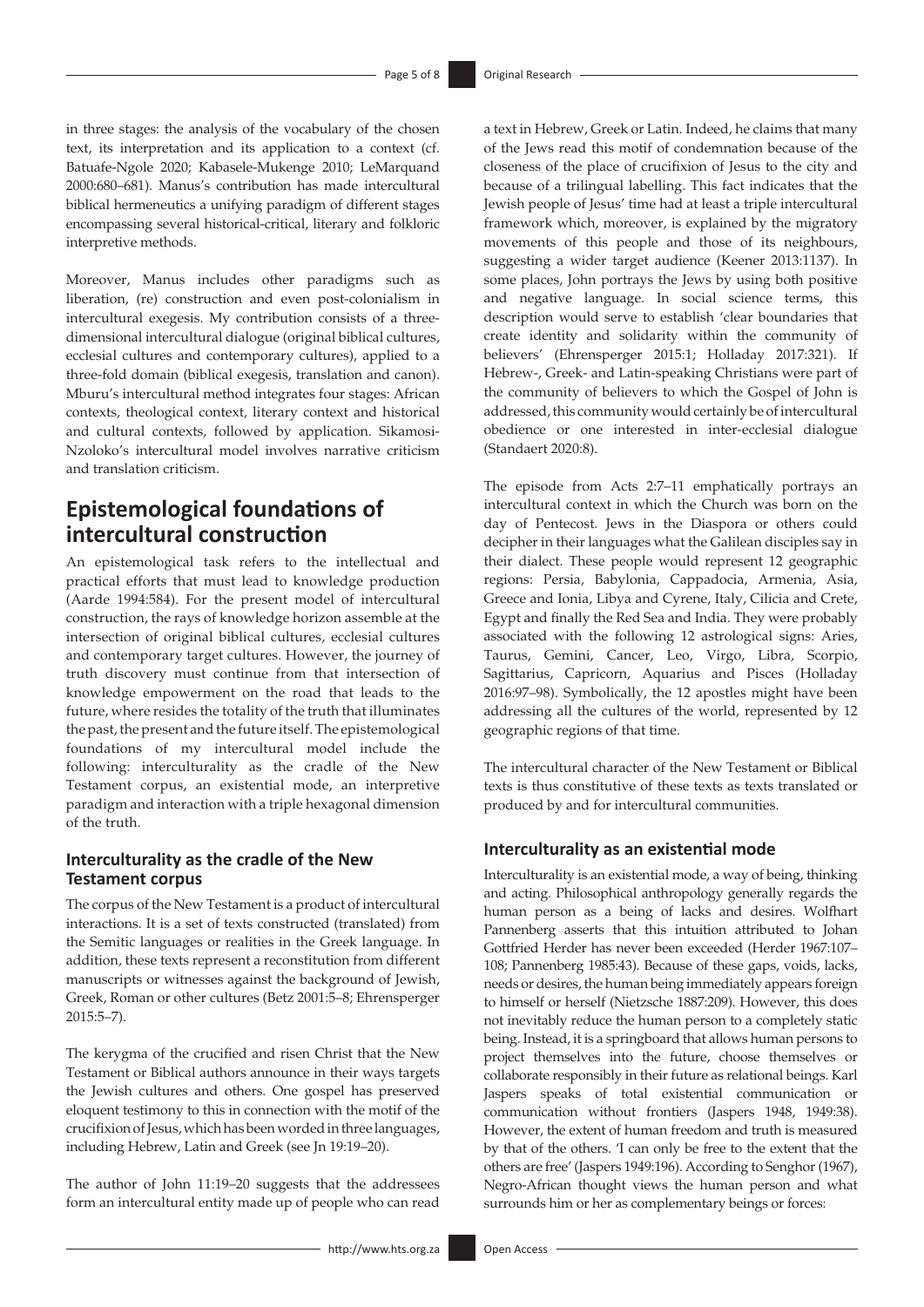[*F*]or the Negro-African, everything or any force, is itself a knot of more elementary forces, the personal realization of which can only come from balance, from the harmony of its elements, and from their dialogue. This involves an inner or intra-personal dialogue between oneself and oneself, a male element and the female element, as well as an inter-personal dialogue, between complementary beings. (p. 7)

More recently, the studies by Bernhard Waldenfels<sup>7</sup> reinforce the meaning of intercultural hermeneutics as a discourse that considers human reality as an interlace. He denounces monoculturalism, multiculturalism and transculturality. Monoculturalism recognises a single centre of culture, whilst multiculturalism replaces the idea of a single centre with that of a diversity of cultural centres. Transculturality claims to offer a third way by pretending to be universal in obedience whilst positioning itself as a space of cultural neutrality and indifference. Christian Ndala-Kabemba (2013) sums up Waldenfels's thinking concerning the pitfalls of monoculturalism, multiculturalism and transculturality quite clearly:

[*T*]o proceed in this way would mean not taking interculturality at its word and losing sight of the fact that the in-between expressed by the prefix 'inter' is not only the starting point of the experience of the foreigner, but also its environment. In other words, there is at the beginning neither (ethnocentric) unity nor multiplicity, but rather a difference-relation or a person as an interweaving of some cultures. (p. 64)

Thus, the human person as a human person is an intercultural entity tending towards its future in its communicative being, thought and action: 'the intercultural dimension is inherent to any cultural identity' (Santedi-Kinkupu 2013:132–143). Therefore, the mode of knowledge and interpretation that human persons exhibit results from the intercultural order inscribed in their philosophical–anthropological identity.

#### **Interculturality as an interpretative paradigm and method**

According to Segovia, cultural or intercultural criticism is a new paradigm that adopts a threefold strategy to interpret a religious text, canonical or non-canonical, from a liberationist and a postcolonial perspective (Segovia 1995b:321–329). For several African biblical exegetes, the intercultural method expands the inculturation paradigm or that of the inculturation paradigm coupled with other paradigms such as reconstruction and others (cf. Manus 2003a, 2003b).

### **Interculturality as an interaction with a triple hexagonal dimension**

The intercultural construction envisaged here has six essential elements in each of three sets that condition the knowledge it generates. Firstly, it wants to avoid a triple pitfall, namely the cultural juxtaposition, cultural assimilation and cultural resignation (see Ndayango 2001, 2003:46–47; Tshiamalenga-Ntumba 1977:183–184). Then, it operates within a triple frame of reference, a triple epistemological privilege, a triple epistemological value, a triple ethical value and a triple cultural position. The triple frame of reference 7.Cf. Waldenfels (1971, 1997, 1998, 1999a, 1999b, 2006).

includes original biblical cultures, past ecclesial cultures and contemporary target cultures. The triple epistemological privilege pertains to the unique epistemological privilege of canonicity granted to the original biblical cultures, the unique privilege of seniority conferred on ecclesial cultures and the unique epistemological privilege of liveliness bestowed upon contemporary cultures (contra Tamez 2002a:10, 2002b:58; Ukpong 2002a:17–32). The triple epistemological value concerns the consonance of an interpretation with the worldview of the target culture, with a historical message of Jesus and with past church culture. The triple ethical value evaluates a biblical interpretation in terms of its correctness vis-à-vis the original biblical culture, loyalty towards the target culture and sincerity towards the ecclesial culture of the interpreter. Finally, the triple cultural scope features the current cultural position, horizontal cultures and vertical cultures of the interpreter (cf. Jonker 2006:19–28).

### **Conclusion**

Proceeding by a descriptive approach, the present study has highlighted the history, procedures and epistemological foundations of intercultural constructions. The intercultural method operates in concert with other interpretive tools such as religious discourses, historical, literary, social or cultural methods. It also uses the procedures of chosen selected methods. The study has proposed the following epistemological foundations of intercultural method: interculturality as the cradle of the New Testament corpus, an existential mode, an interpretive paradigm and an interaction with a triple hexagonal dimension. The latter includes a triple pitfall (to avoid), a triple frame of reference, a triple epistemological privilege, a triple epistemological value, a triple ethical value and a triple cultural position.

# **Acknowledgements Competing interests**

The author declares that he has no financial or personal relationships that may have inappropriately influenced him in writing this article.

### **Author's contributions**

J.-C.L.-M. is the sole author of this article.

### **Ethical considerations**

This article followed all ethical standards for research without direct contact with human or animal subjects.

### **Funding information**

This research received no specific grant from any funding agency in the public, commercial or not-for-profit sectors.

#### **Data availability**

Data sharing is not applicable to this article as no new data were created or analysed in this study.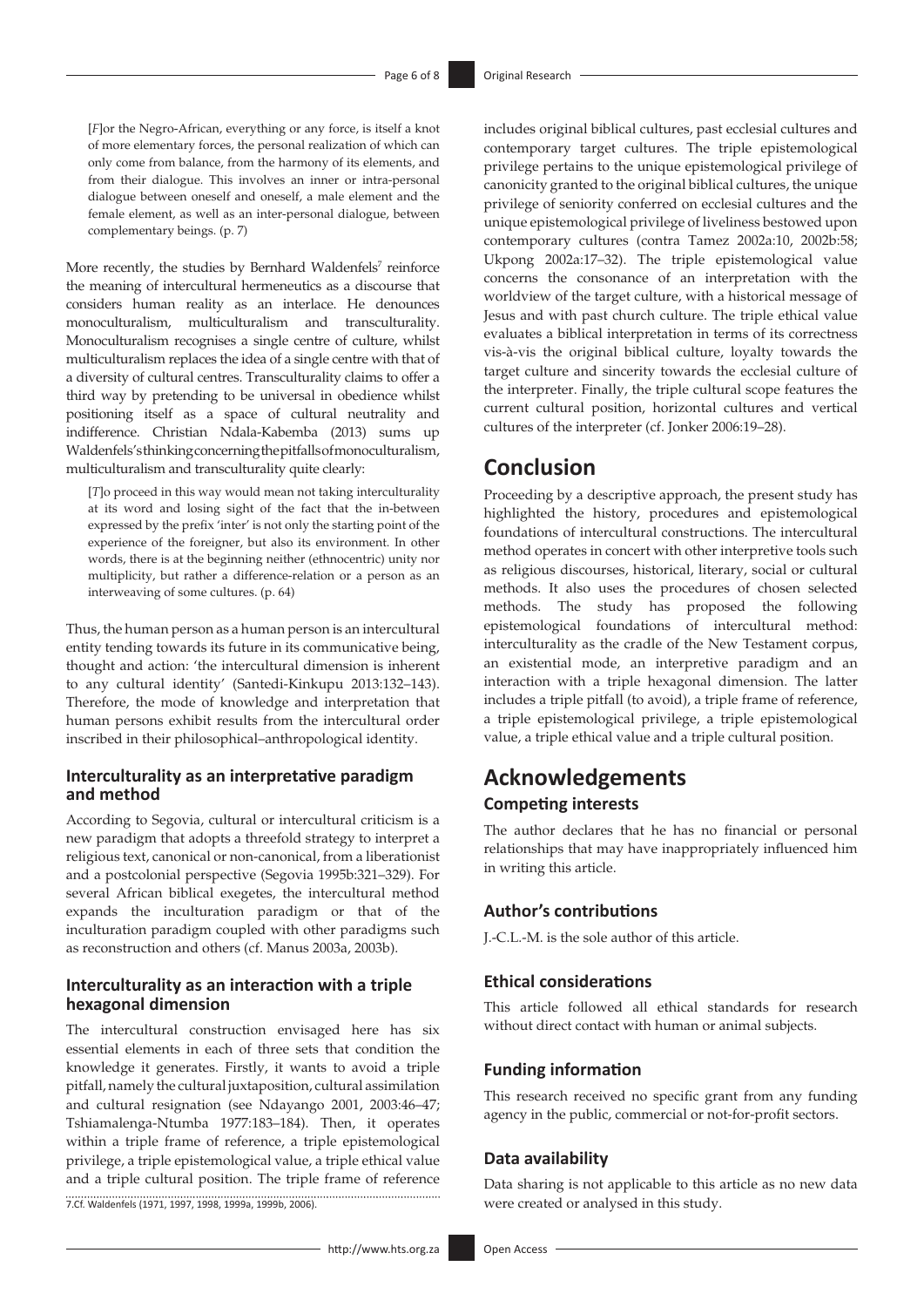#### **Disclaimer**

The views and opinions expressed in this article are those of the author and do not necessarily reflect the official policy or position of any affiliated agency of the author.

### **References**

- Aarde, A., 1994, 'The epistemic status of the New Testament and the emancipatory living of the historical Jesus in engaged hermeneutics', *Neotestamentica* 28(2), 575–596.
- Bassnett, S., 1998a, 'Translating across cultures', in S. Hunston (ed.), *Language at work*, pp. 72–85, Multilingual Matters, Clevedon.
- Bassnett, S., 1998b, 'Translating the seed: Poetry and translation', in S. Bassnett & A. Lefevere (ed.), *Constructing cultures. Essay on literary translation*, pp. 57–75, Multilingual Matters, Clevedon.
- Bassnett, S. & Lefevere, A. (eds.), 1990, *Translation, history and culture*, Pinter, London.
- Bassnett, S. & Lefevere, A. (eds.), 1998, *Constructing cultures*, Multilingual Matters, Clevedon.
- Batuafe-Ngole, F., 2020, 'Tribalité et religion en Afrique et dans la Bible: Approche interculturelle', *Cahier des Religions Africaines* 1(1), 111–124.
- Betancourt-Fornet, R., 2011, *La philosophie interculturelle penser autrement le monde*, Atelier, Montréal.
- Bimwenyi, O.K., 1981, *Discours théologique négro-africain: Problème de fondements*, Présence africaine, Paris.
- ,'Bimwenyi, O.K., 1998, 'L'expérience religieuse négro-africaine traditionnelle', in<br>J. Ralonga (ed.), Inculturation de la vie consacrée en Afrique à l'aube du troisième.<br>Milénaire: Actes du cinquième colloque internationa Kinshasa.
- Betz, D.H., 2001, 'Remarks of the SNTS president', in M.N. Getui, T. Maluleke & J. Ukpong (eds.), *Interpreting the New Testament in Africa*, pp. 5–8, Acton Publishers, Nairobi.
- Bleich, D., 1975, *Readings and feelings: An introduction to subjective criticism*, National Council of Teachers of English, Urbana.
- Brown, D., Davaney, G.S. & Tanner, K. (eds.), 2001, *Converging on culture: Theologians in dialogue with cultural analysis and criticism*, Oxford University Press, New York, NY.
- Buetubela-Balembo, M.-P., 1998, 'Approche biblique de l'inculturation dans la tradition évangélique', in J. Kalonga (ed.), *Inculturation de la vie consacrée en Afrique à l*'*aube du troisième millénaire: Actes du cinquième colloque international,* pp. 135–141, Carmel Afrique, Kinshasa.
- Bujo, B. & Ilunga, J.M. (eds.), 2003–2013, *African theology: Contributions of the pioneers,* 3 Vols, Paulines Publications Africa, Nairobi.
- Deist, F., 2000, *Material culture of the bible: An introduction*, Sheffield Academic Press, Sheffield.
- De Wit, H., 2004a, 'Intercultural hermeneutics', in H. De Wit, L. Jonker, M. Kool & D. Schipani (eds.), *Through the eyes of another: Intercultural reading of the bible*, pp. 477–492, Institute of Mennonite Studies, Amsterdam.
- De Wit, H., 2004b, 'Through the eyes of another: Objectives and backgrounds', in H. De Wit, L. Jonker, M. Kool & D. Schipani (eds.), *Through the eyes of another: Intercultural*<br>*reading of the bible*, pp. 3–53, Institute
- De Wit, H., 2012, *Empirical hermeneutics, interculturality, and holy scripture*, Institute of Mennonite Studies, Elkhart.
- Dunn, D.G.J., 2003, *Jesus remembered*, Eerdmans, Grand Rapids, MI.
- Easthope, A., 1991, *Literary into cultural Studies*, Routledge, New York, NY.
- Ehrensperger, K., 2015, *Paul at the crossroads of cultures: Theologizing in the space between*, Bloomsbury T & T Clark, London.
- Exum, J.C. & Moore, D.S. (eds.), 1998, *Biblical studies/cultural studies: The third Sheffield Colloquium*, Sheffield Academic Press, Sheffield.
- Faiq, S., 2004, 'The discourse of intercultural translation', *Intercultural Communication Studies* 13(3), 35–46.
- Grossberg, L., Nelson, C. & Treichler, P. (eds.), 1993, *Cultural studies*, Routledge, New York, NY.
- Hall, S., 1980, 'Cultural studies: Two paradigms', *Media, Culture, and Society* 2(1), 57–72. <https://doi.org/10.1177/016344378000200106>
- Han, Y.S. & Beyers, J., 2017, 'A critical evaluation of the understanding of God in J.S. Mbiti's Theology', *Acta Theologica* 37(2), 5–29.
- Herder, G.J., 1967, *Essay on the origin of language*, transl. J.H. Moran & A. Gode, Bergman, New York, NY.
- Hoggart, R., 1957, *The uses of literacy. Aspects of working-class life with special reference to publication and entertainments*, Chatto and Windus, London.
- Holland, N., 1968, *The dynamics of literary response*, Oxford University Press, Oxford.
- Holladay*,* R.C., 2016, *Acts: A commentary*, Westminster John Knox Press, Louisville, KY.
- Holladay*,* R.C., 2017, *Introduction to the New Testament, Reference edition*, Baylor University Press, Waco, TX.
- Iser, W., 1974, *The implied reader: Patterns of communication in prose fiction from Bunyan to Beckett*, John Hopkins University, Baltimore, MD.
- Iser, W., 1975, *The implied reader*, Johns Hopkins University Press, Baltimore, MD.
- Iser, W., 1978, *The act of reading: A theory of aesthetic response*, John Hopkins University Press, Baltimore, MD.
- Jaspers, K., 1948, *Der philosophische Glaube*, Piper, München.
- Jaspers, K., 1949, *Vom Ursprung und Ziel der Geschichte*, Piper, München.
- Jonker, L., 2006, 'From multiculturality to interculturality: Can intercultural biblical hermeneutics be of any ssistance', *Scriptura* 1, 19–28.
- Kabasele-Lumbala, F., 1993, *Le Christianisme et l'Afrique: Une chance réciproque*, Karthala, Paris.
- Kabasele-Mukenge, A., 2010, *Bible et promotion humaine. Mélanges en l*'*honneur du Professeur P.-M. Buetubela Balembo*, Université Catholique du Congo, Kinshasa.
- Keener, C.S., 2013, Acts: *An exegetical commmentary, Vol. 1. Introduction and 1:1-2:47*, Baker Academy, Grand Rapids, MI.
- Klingbeil, A.G., 2005, 'Cultural criticism and biblical hermeneutics: Definition, origins, benefits and challenges', *Bulletin for Biblical Research* 15(2), 261–277.
- Kutsch, C.L., 1993, *Ngiti: A central-Sudanic language of Zaire*, Rüdiger Köppe, Köln.
- LeMarquand, G., 2000, 'A bibliography of the bible in Africa', in G.O. West & M.W. Dube (eds.), *The bible in Africa: Transactions, trajectories and trends*, pp. 633–800, Brill, Leiden.
- Loba-Mkole, J.-C., 2000a, 'Mk 14.62: Substantial compendium of New Testament Christology', *HTS Teologiese Studies/Theological Studies* 56(4), 1119–1145. <https://doi.org/10.4102/hts.v56i4.1810>
- Loba-Mkole, J.-C., 2000b, 'The Kiswahili mwana wa mtu and the Greek ho huios tou anthrôpou', in G. West & M.W. Dube (eds.), *The bible in Africa: Transactions, trajectories, and trend*, pp. 557–566, Brill, Leiden.
- Loba-Mkole, J.-C., 2002, 'Video scriptures as prophecy and exegesis', in K.L. Santedi & A. Kabasele (eds.), *Une théologie prophétique pour l*'*Afrique*, pp. 61–77, Facultés Catholiques de Kinshasa, Kinshasa.
- Loba-Mkole, J.-C., 2004, 'Bible translation and inculturation hermeneutics', in E.R. Wendland & J-.C. Loba-Mkole (eds.), *Biblical texts and African audiences*, pp. 37–58, Acton, Nairobi.
- Loba-Mkole, J.-C., 2005a, 'Social setting of Jesus' exaltation in Luke-Acts (Lk 22:69, Ac 7:56)', HTS *Teologiese Studies/Theological Studies* 61(1/2), 291–326. [https://doi.](https://doi.org/10.4102/hts.v61i1/2.441) [org/10.4102/hts.v61i1/2.441](https://doi.org/10.4102/hts.v61i1/2.441)
- Loba-Mkole, J.-C., 2005b, 'Exégèse contextuelle africaine: Evaluation à partir d'un livre récent', *Revue Africaine de Théologie* 58, 243–265.
- Loba-Mkole, J.-C., 2006, 'Ethics of a business manager: Intercultural exegesis of Luke 16:1–18', *Hekima Review* 36, 51–70.
- Loba-Mkole, J.-C., 2007a, 'From inculturation theology to intercultural exegesis', in A. Kabasele-Mukenge, J.-C. Loba-Mkole & D. Aroga-Bessong (eds.), C*ultural readings of the bible in Africa*, pp. 39–68, Clé, Yaoundé.
- Loba-Mkole, J.-C., 2007b, 'Autorité et sagesse du fils d'homme en Mc 2,10.28.<br>Approche interculturelle', in J.-B. Matand (ed.), *Sagesse humaine et sagesse du*<br>*divine dans la Bible: Lectures bibliques dans le contexte de* Panafricaine des Exégètes Catholiques, Kinshasa.
- Loba-Mkole, J.-C., 2008a, 'Be reconciled to God (2 Cor 5:20d): Demoting violence and promoting peace', *Hekima Review* 39, 20–36.
- Loba-Mkole, J.-C., 2008b, 'History and theory of bible translations', *HTS Teologiese Studies/Theological Studies* 64(1), 253–266. <https://doi.org/10.4102/hts.v64i1.20>
- Loba-Mkole, J.-C., 2009a, 'Bible translation and reconstruction hermeneutics', *Acta Patristica et Byzantina* 20(1), 28–44. [https://doi.org/10.1080/10226486.2009.118](https://doi.org/10.1080/10226486.2009.11879095) [79095](https://doi.org/10.1080/10226486.2009.11879095)
- Loba-Mkole, J.-C., 2009b, 'Exegesis and translation of Mark for audio-visual culture', *Journal for the Biblical Text Research* 24, 76–115. [https://doi.org/10.28977/](https://doi.org/10.28977/jbtr.2009.4.24s.76) [jbtr.2009.4.24s.76](https://doi.org/10.28977/jbtr.2009.4.24s.76)
- Loba-Mkole, J.-C., 2010, 'The New Testament and intercultural exegesis in Africa', in P. Foster (ed.), *New Testament studies*, pp. 115–132, Sage, London.
- Loba-Mkole, J.-C., 2011a, 'Let's translate the scripture from the best sources', *The Bible Translator/Practical Papers* 62(2), 74–84. [https://doi.org/10.1177/](https://doi.org/10.1177/026009351106200204) [026009351106200204](https://doi.org/10.1177/026009351106200204)
- Loba-Mkole, J.-C., 2011b, 'Paul and Africa?', *HTS Teologiese Studies/Theological Studies* 67(1), 1–11. <https://doi.org/10.4102/hts.v67i1.888>
- Loba-Mkole, J.-C., 2012, *Triple heritage: Gospels in intercultural mediations*, 2nd edn., WordAlive, Nairobi.
- Loba-Mkole, J.-C., 2013a, 'Ethics of prayer and work in 1 and 2 Thessalonians', *HTS Teologiese Studies/Theological Studies* 69(1), 1–8. [https://doi.org/10.4102/hts.](https://doi.org/10.4102/hts.v69i1.2056) [v69i1.2056](https://doi.org/10.4102/hts.v69i1.2056)
- Loba-Mkole, J.-C., 2013b, 'An intercultural criticism of New Testament translations', *Translation* 3(4), 96–119.
- Loba-Mkole, J.-C., 2014a, *Le fils de l*'*homme néotestamentaire: Etude interculturelle*, Editions Universitaires Européennes, Saarbrücken.
- Loba-Mkole, J.-C., 2014b, 'Beyond just wages: An intercultural analysis of Mt. 20:1-16,' *Journal of Early Christian History* 4(1), 112–134.
- Loba-Mkole, J.-C., 2016, 'Intercultural construction of New Testament canons', in J.-C. Loba Mkole (ed.), *Biblical canons in church traditions and translations,*  pp. 240–241, Sage, London.
- Loba-Mkole, J.-C., 2019a, 'Interculturality in peace building (Rm 14:19)', *HTS Teologiese Studies/Theological Studies* 75(4), a5259.<https://doi.org/10.4102/hts.v75i4.5259>